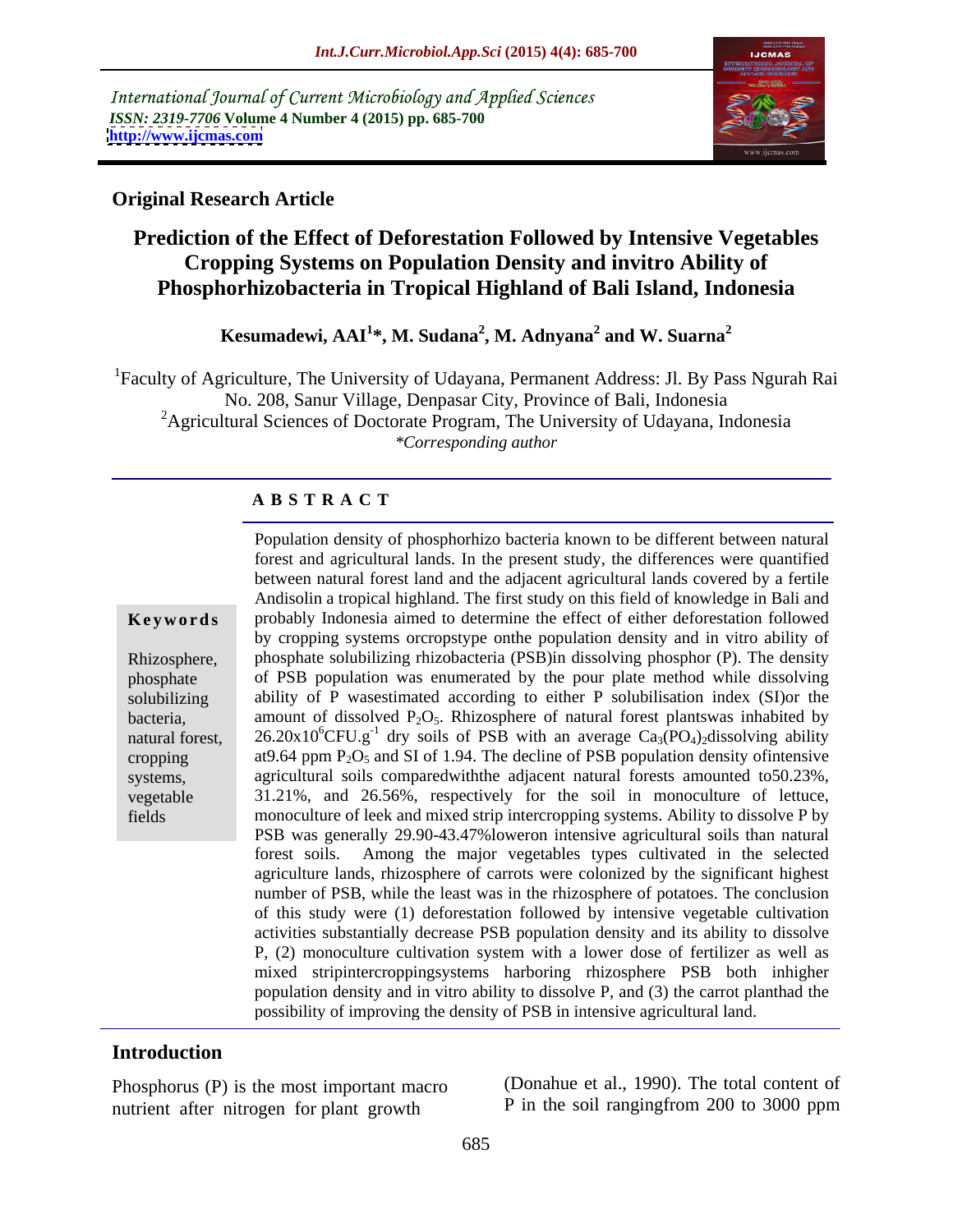(Harrison, 1987) but less than1%that can be immediately utilized by plants (Richardson et al., 2009) because most of orthophosphate the production of organic acids by PSB ions bound by soil fractions (Gyaneshwar et al., 2002; Hao et al., 2002). The availability accumulated P fertilizer in soil begins to be and mine P that accumulates in the soils bopulation density than natural Sharma et al., 2013). 2001;Sabaruddin et al., 2010) for

PSM is a group of microbes which are plants growth and yields. Unfortunately, the capable of dissolving P of mineral and organic form through the activity of rapidly declined after its application on soils enzymes, protonation, and release of organic (Jacoud et al., 1998). Therefore, the acid compounds and chelate agent (Nahas, empowerment of indigenous PSB would be 1996; Kim et al., 1997). Some fungi and better andan attempt should be considered to bacteria were published to be capable of solubilizingsoil P (Narsian and Patel, 2009; associated with various types of plants (Baon et al., 2012; Keneni et al., 2010; 2007; Chitrapriya et al., 2013; Paul and Rhadakrishnan, 2012; Alia et al., Sinha, 2013). They inhabit different 2013), particularly with respect to to be affected by cropping systems (Kim et  $2010$ ) which reported contain some al., 1998), while the environmentconditions beneficial soil microbes (Jasper, are the primary energy source for soil microbes (Naher et al., 2009) which

selectively favor microbial colonization in rhizosphere zone (Shi et al., 2011) and affect (Hwangbo et al., 2003).

of soil P and crops production mostly PSB is very potential to be developedasa enhanced by fertilization but the increase of biological fertilizer because it can increase P criticized. Therefore, the use of phosphate (Hameeda et al., 2008; Lara et al, 2013; solubilizing microbes (PSM) then widely Surapat et al., 2012). PSB inoculant is studied to make efficient use of P fertilizer generally applied at a much higher (Harrison et al., 1972; Marra et al., 2011; populationpresent in soils (Igual et al., uptake,growth and crops production population density than natural 2001;Sabaruddin et al., 2010) for improvement of soil P uptake as well as population of exogenous beneficial microbes maintain the PSB community in the soils.

Alia et al., 2013). PSM was found to be Mumerous studies on PSB have Sharma et al., 2012) at varying ecological PSB associated with the rhizosphere of types (Harrison et al., 1972; Gupta et al., forest and vegetables plants(Mohan and ecosystems types with a high variation of deforestation and agricultural expansion that population densities of between  $10^3$  and  $10^9$  most prevalent in the tropics since mid  $20^{\text{th}}$ (Yahya and Al-Azawi, 1989;Naher et al., century (FAO, 2012). The processes in 2013). Beside fungi the group of bacteria upland areas can lead to land degradation capable of solubilizing P (PSB) was also (FAO, 2011). Tropical natural forests are extensively studied. PSB population known world resources for genetic diversity (CBD, also influence the efficiency of P dissolution 2007)including some groups of microbes by PSB (Taiwo and Ogundiya, 2008). capable of dissolving P (Mohan and Microenvironmentalvariations due to the Rhadakrishnan, 2012; Raj and Cherian, diversity of root exudates excreted by 2013; Raj et al., 2014). Forest conversion various crops are probably related to the often causes important changes of soil degree of PSB colonization. Root exudates properties (Neill et al., 1997; Post and Numerous studies on PSBhave beenintensifiedfor several decades. However, little attention has paid to the the Rhadakrishnan, 2012;Alia et al., 2013),particularly with respect to th 2010) which reported contain some beneficial soil microbes (Jasper, Kwon, 2000;Carney et al., 2004; Kara and Bolat, 2008) and decrease the diversity and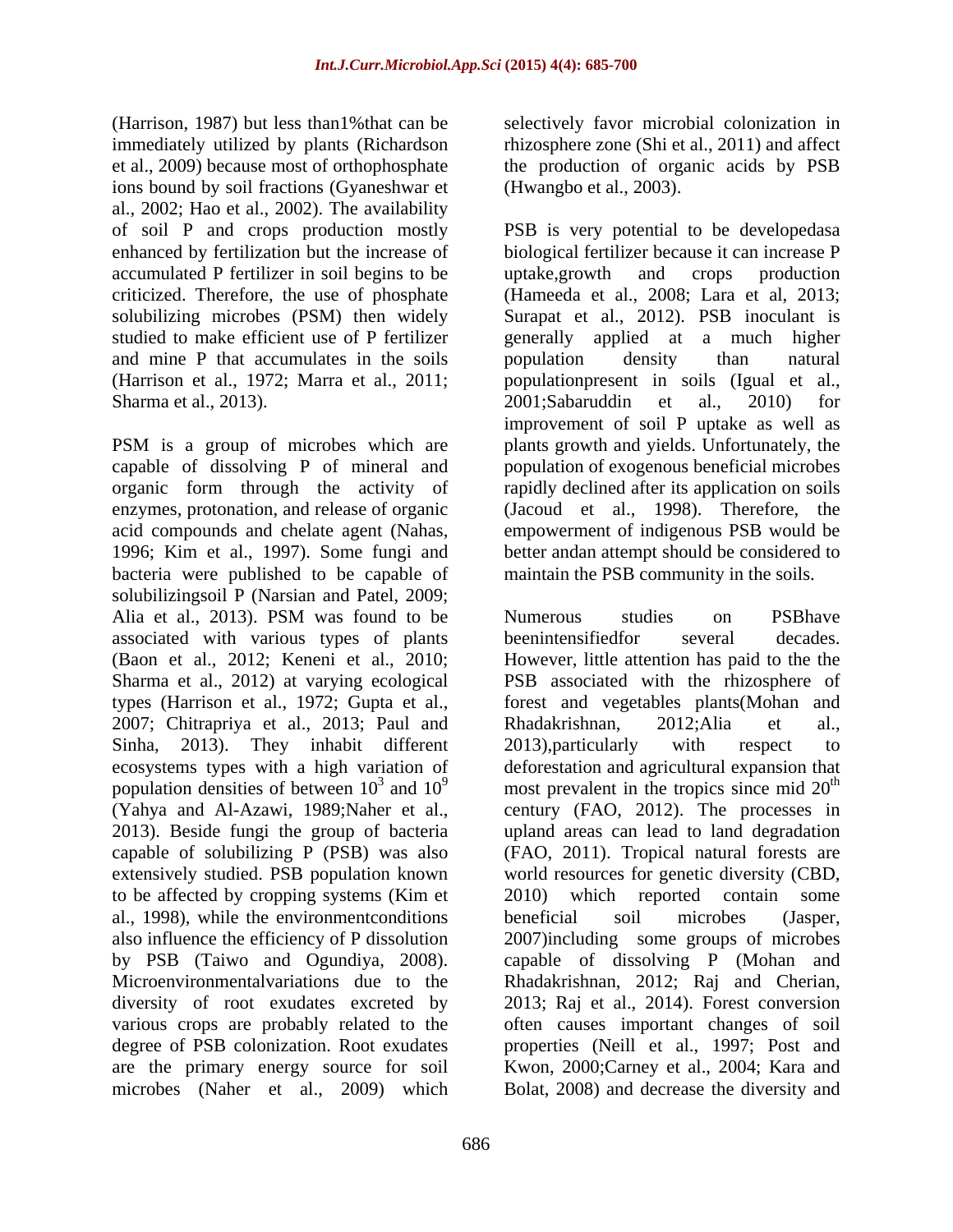abundance of soil organisms (Atlavinyte, 1964; 1965). In fact, soil microbes are recognized to play someimportant roles in

explore the changing of population density comparison among vegetables crops were<br>also conducted to determine the most of Jasper (2007) who stated that the proper land management to enhance the beneficial soil microbes is highly recommended. Collecting and Preparation of Soil

## **Materials and Methods**

## **Description of Selected Study Sites and**

functioning of soil ecosystem (Nannipieri et *isohyperthermic*according to USDA Soil al., 2003). Taxonomy and Classification Systemand C3 Vegetables are known to be micronutrients consecutive months each for dry and rainy sources of food and are of economically seasons (Adnyana, 2006; Nugroho, 1997). In valuables. Vegetables provide much higher the former time, the study siteswere a income and job per hectare than staple crops tropical natural forest that part of it had been for low capital farmers (Johnson et al., gradually converted to agriculture land 2008). Most of vegetable crops preferred mostly for vegetable production more than lower temperature (Ali, 2000).This 70 years ago. The selected study siteson the preferenceis one of the main reasons for present study were including land use types expansion of vegetables production to the of natural forest and the adjacent dry land highlands and for Indonesian country, this is vegetables cultivationlands. Undisturbed the nowadays strategic issue. However, the hatural forest land was covered by a variety effect of deforestation and intensive of forest plants at a density of  $125$  trees. Ha<sup>-1</sup> agriculture on the population density and the (Sumantera, 2004), while agricultural land ability of PSB have not been well cultivated with some highland vegetable documented. Thus, this study was aimed to crops. Vegetables cultivatedlands were and ability of rhizosphere PSB caused by performed for the last 7 years. They were deforestation followed by intensive :the monoculture of lettuces (*Lactuca sativa* agriculture activities with highlight on L.), monoculture of leeks(*Allium porum*L.) vegetable cropping system in tropical and mixed strip intercropping ofleeks, highland. Prediction was done by comparing carrots (*Daucus carota*L), chilli (*Capsicum*  the density of the PSB population between *annuum*) and celery (*Apium graveolens* L. natural forest land and the adjacent lands of Dulce). In monoculture system, a short intensive vegetable production. The rotation of main crops with other crops was also conducted to determine the most potatoes) for 1 planting period with planting suitable crop type in maintain the native  $\alpha$  area of <25%. Each plant required fertilizer PSB population in intensive agricultural with varying amounts. The following was soils. The knowledge is important for the order of the highest to lower need of reference in designing the necessary land chemical fertilizers for plants cultivated in management in accordancewiththe opinion the study sites :potato>chili> celery> Bedugul, Bali Island, Indonesia. The soil on theresearchareawas classified to the soil family of *Mollic Ustivitrands, medial* Oldemann climate type system with 5 -1 groupedinto 3based on cropping systems also conducted (such as local carrots and leek>lettuce>carrot.

#### **Collecting and Preparation of Soil Samples**

**Sampling Locations** The selected study sites were located at an eachcropping systems. Approximately 0.5 altitude of 1200-1500 m above sea level in kg of rhizosphere soils were compositelyTriplicates soil samples were collected from including each vegetable crop on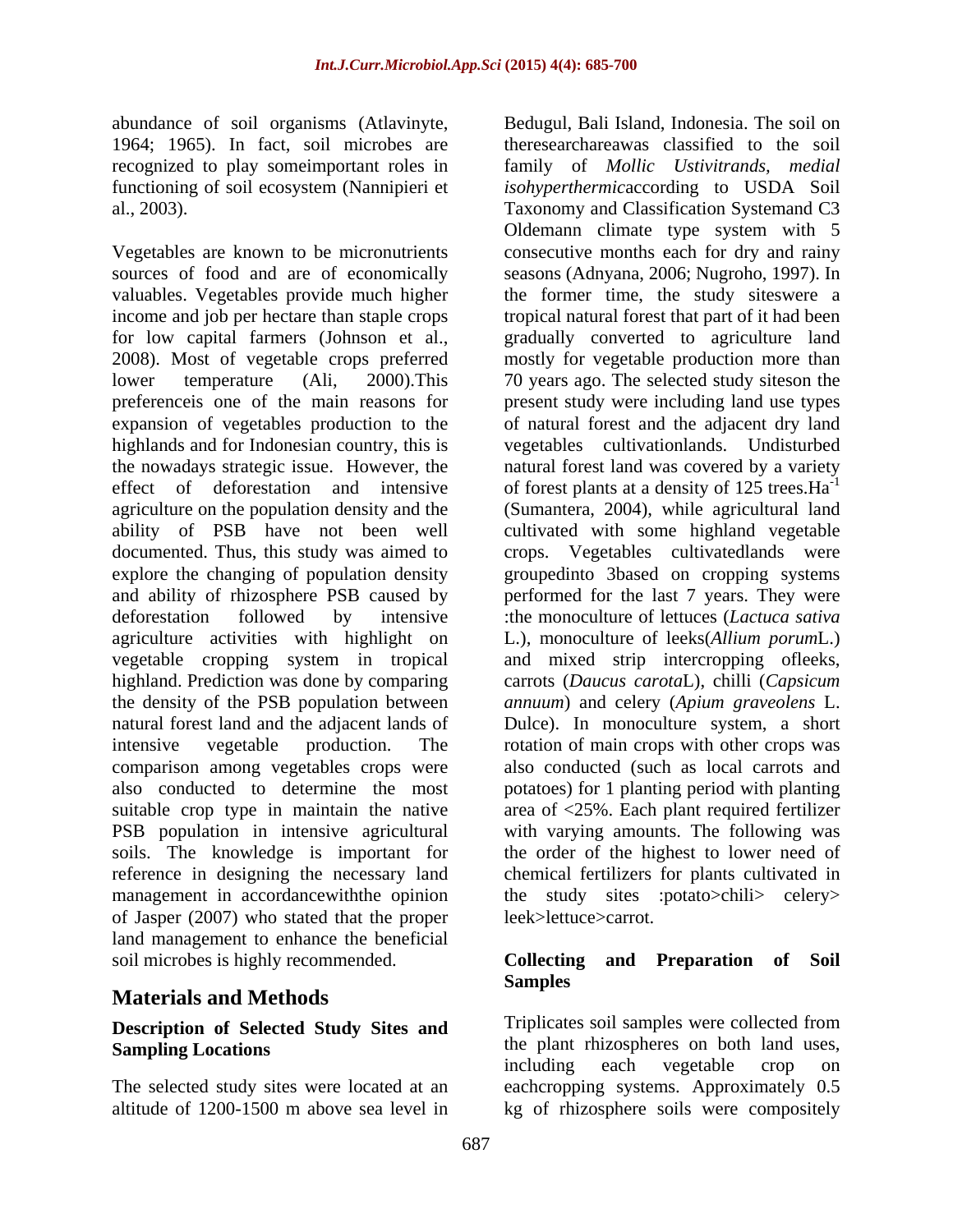taken at a depth of 0-30 cm. All soil samples 10,000 rpm for 20 minutes. ThpH of the were brought separately in labeled plastic supernatant was then measured with a pH bags to the laboratory. Soil samples free of roots and debris were passed through2 mm in the medium was quantified according to sieve size and was later stored at 5 ° C prior phospho-molybdate blue colour method

#### **Enumeration of Population Density of PSB**

PSB population was enumerated using pour plate method in Pikovskaya medium supplemented with tricalcium phosphate as  $\qquad \qquad \text{Model} \qquad \text{of} \qquad \text{Mannova} \qquad (p=0.05)$ . Least the sole source of P (Pikovskaya, 1948). Each 1 ml of  $10^{-4}$  and  $10^{-5}$  of soil dilutions in differentiate the mean value among sterile saline solution  $(0.85\%$  NaCl) observed variables  $(n=0.05)$  The wascultured on solid Pikovskaya medium in petri dish. The petri dishes were incubated at  $27^{\circ}$ C for 5 days and colonies showing halo zone then counted. Three colonies were analysis. Statistical analysis was proceed randomly selected from each soil sample  $\frac{1}{20}$  using  $20^{\text{th}}$  version of SPSS software system. then purified and stored in slant agar medium.<br> **Results and Discussion** 

# **Estimation of in vitro P Solubilisation by**

Estimation of in vitro P dissolving ability of PSB was carried out according to Edi- Premono et al. (1996). In the qualitative analysis, onemilliliter of each liquid culture containing  $10^8$  CFU.ml<sup>-1</sup> PSB of selected colony was spotted in a solid Pikovskaya medium and incubated at a temperature of  $27^{\circ}$ C. The diameter of colonies and halozone formed were measured on day 5. The quantitative capability of dissolving P by PSB was measured based on the amount<br> **Example Security PSB was measured based on the amount**<br> **Example Security PSB was measured based on the amount** of  $P_2O_5$  dissolved in Pikovskayabroth medium.One milliliter of the same cultures as proceed abovewas grown separately in 50 ml of Pikovskaya broth in a 125 ml Erlenmeyer flask. The cultures were incubated in a horizontal shaker (100 rpm and  $25^{\circ}$ C). After 72 hours, the liquid population in the forest in other parts of cultures were centrifuged at a speed of

to analysis. (Murphy & Riley, 1962). meter, while the amount of  $P_2O_5$  dissolved

### **Statistical Analysis**

and  $10^{-5}$  of soil dilutions in differentiate the mean value among  $\frac{5}{2}$  of soil dilutions in the same term interesting that was approved to The effect of land uses and plant types on PSB population density and ability to dissolve P was analyzed by General Linear significant difference test was applied to observed variables (*p*=0.05). The development of ecological groups based on population density and the ability of PSB was generated with hierarchical grouping

### **Results and Discussion**

**PSB** constant and constant and constant and constant and constant and constant and constant and constant and constant and constant and constant and constant and constant and constant and constant and constant and constant  $8 \text{ CFU.ml}^{-1}$  PSB of selected the population density and the ability to PSB can be found in variety ofterrestial ecosystems and associated with numerouskinds of plant (reviewed by Sharma et al., 2013). In this study, PSB rhizobacteriawas found throughout the natural forest land and agricultural lands, but the population density and the ability to dissolve P varied among land use types and among vegetable crops.

#### **The difference of Population Density and in vitro Ability of Rhizosphere PSB between Natural Forest Land and Vegetable Cultivation Lands**

Rhizosphere area of natural forest plants were inhabited by  $26,02x10^6$ CFU.g<sup>-1</sup>drv  ${}^{6}$ CFU.g<sup>-1</sup>dry dry soils of PSB (Table 1). The PSB population densityfall within the range of the total PSB population in the forest in other parts of Indonesia(Suliasih and Widawati, 2005; Widawati and Suliasih, 2006).The difference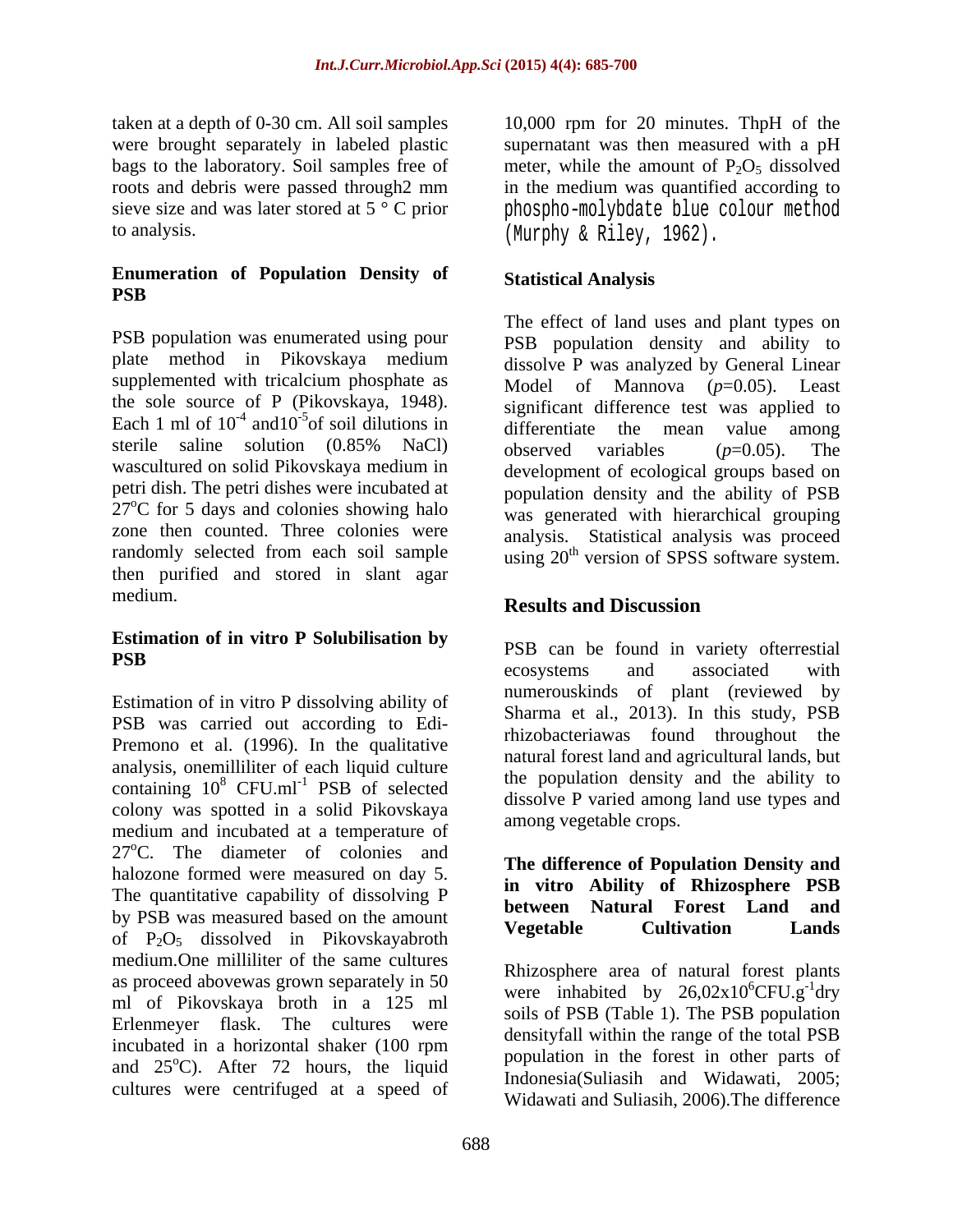The average ability of native rhizosphere zone. PSB of natural forest plants in dissolving natural forest land was in the range contrast to those reported by Naheret al. generated by PSB isolated from Halimun (2013). Contradiction of these results with natural forests in Bedugul was slightly

compare to PSB in the adjacent natural forest land  $(p<0.05)$ . However, no significant difference was observed on (*p*>0.05). The range of PSB population forest land. Unlike the rhizosphere PSB population density, the effect of agricultural<br>activity was relatively diverse on the ability of PSB in dissolving P (Table 1). The study supported Sharma et al. (2013) s changes due to land conversion in the

between the PSB population density of report which stated that the type of land use natural forest land in Indonesia was assumed affect the microbes community. However, to be due to differences in the soil the pattern of PSB population change due to properties. The soil under this study was land transformation ever published was classified as Andisol (JunusDai and inconsistent and reports for land conversion Rosman, 1970; Nugroho, 1997; Adnyana of natural forest to tropical highland 2006) while the soil in the Halimun vegetable cultivation land was still very Mountain was classified as Latosol limited. This research result was the first in (Djuansyah, 1997) which was equivalent to Bali and probably in Indonesia which Alfisol, Ultisol and Oxisol according to predicts changes in population density and USDA Soil Taxonomy and Classification the ability of dissolution of PSB P because System. of deforestation, followed by intensification of vegetables production in the highland zone.

tricalciumphosphate were indicated by 1.57 PSB population density was lower in cm of halo zone diameter, 1.94 of SI and agricultural land than natural forest land 9.64 ppm  $P_2O_5$  dissolved (Table 1). The which in this study was consistent with that diameter of halozone formed by PSB of published by Gupta *et al*. (1986), but in Mountain forest that ranges from 0.8 to 2.5 the findings of Naher*et al.* (2013) allegedly cm (Widawati and Suliasih, 2006). due to differences in soil fertility status. Compared with the SI value of PSB from Andisol soil of Bedugul highland had quite other natural forest that had been reported good physical and chemical fertility despite (Muleta et al., 2013), the SI value of PSB having a total-N content which was lower. nutrients and organic materials were Intensive vegetable plantation on deforested development of PSB community. Those lands showed significant lower population conditions were different from the study site density of PSB and their ability to dissolve P of Naher*et al*. (2013) which was a soil contrast to those reported by Naher*et al*. (2013). Contradiction of these results with classified as low. In those conditions, assumed not a limiting factor for growth and deficit of macro nutrients.

colony size of PSB between those land uses followed by changes in vegetation cover density in intensive agricultural lands were properties according to the type of land use. 50.23- 26.56 % lower than PSB in natural Compared with changes in theland use activity was relatively diverse on the ability specific changes in edaphic properties, difference of native PSB population density al., 2008). In line with Lauber et al. (2008), and their ability among land use types in this Jecus et al. (2009) proved that the soil pH Deforestation and agricultural intensification soil, microclimate conditions and soil types, the shift of microbial community composition was more influenced by especially pH and nutrient status (Lauber et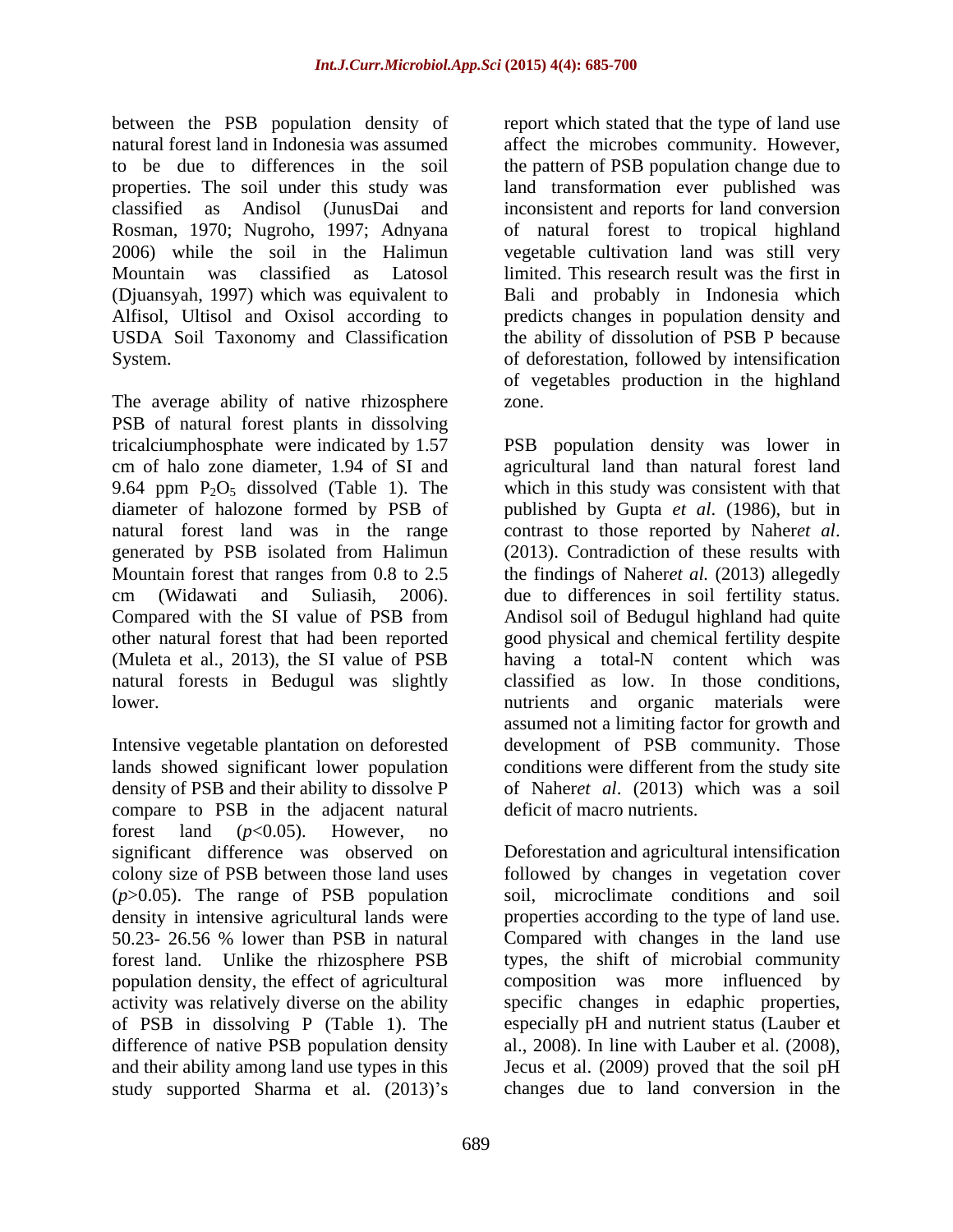Amazon tropical forest greatly affect of PSB population density and ability on this bacterial community composition. However, agricultural soils than the adjacent natural it was apparently not the case in this study due to the average differences in soil pH aregative effects of pesticides applied by between the natural forest land to local farmers. agricultural lands only 0.33 points by intensive use of pesticides, herbicides might be associated with the population systems (26.56%). Deforestation and negative impact of pesticide on the synthesis

forest soil was suggested partly due to the local farmers.

(unpublished data). Therefore, a decrease in In order to determine the effect of cropping population density and ability to dissolveP systems on the population and activity of in vegetable cultivation area could be under PSB, thena comparison was made between the influence of other factors that were not the cropping systems. Differences in the identified in this research, for instance toxic cropping system being applied lead to a effect of agrochemicals being used. noticeable variation in population density Intensive agriculture systems characterized and the ability of PSB (*p*<0.05). The decline and synthetic fertilizers can cause changes in density and dissolution ability of P were the physical, chemical, and biological soil different among cropping systems (*p*<0.05). properties (Dick, 1992). Agricultural The largest decrease in the PSB population activities in the study area were density compared with natural forest characterized by intensive used of those (50.23%) was found in the land of agrochemicals (no data records for the dose monoculture lettuce, followed by the land of of agrochemicals had applied). Application monoculture leek (31.21%) and the lowest of agrochemicals, especially pesticides on the land under mixed intercropping density declines of PSB as a response to intensive agricultural cultivation generally changing of environmental conditions for also followed by decline in ability to microbial growth. According to Turco et al. solubilize P by PSB in the range from (1994), soil microbes are very sensitive to 29.90% to 43.47% except on lettuce external disturbances in their habitats. Some monoculture land (Table 1). The difference research shows the diversimpact of cropping systems in the area of research had pesticides on soil microbial communities. been done since the last 7 years because of The application of pesticide can economic, technical and social substantially affect populations and activity consideration. Differences in the cropping of PSB (Sethi et al., 2012) and biochemical system turned out to cause a noticeable processes including dissolution of soil P difference in population and the ability of (Niewiadomska, 2004) because of the PSB  $(p<0.05)$ . This was contradictory to that and metabolism of both enzymes and Santa-Regina *et al*. (2003) that the local PSB proteins (Boldt and Jacobsen, 1998; resilient enough so that the effect of Srinivasulu and Rangaswamy, 2014). Some cropping systems was relatively short for pesticides increased activity of enzymes and population density differences of PSB. ATP levels (Shukla and Mishra, 1997; According Azzis *et al* (2012), PSB Megharaj et al. 1999), the opposite may bopulation was significantly higher in decrease> 90% of the phosphatase activity pasture land and rangeland compared with of *Klebsiella sp* and *Pseudomonas putida* monoculture soil only in the first year of (Ahemad and Khan, 2011; 2012 ) at 3 times sampling. On the other hand, Santa-Regina of recommended dose. Therefore, the lower *et al*. (2003) reported that the number of soilmagnitude of rhizosphere PSB population systems (26.56%). Deforestation and economic, technical and social ever published by Azzis *et al*. (2012) and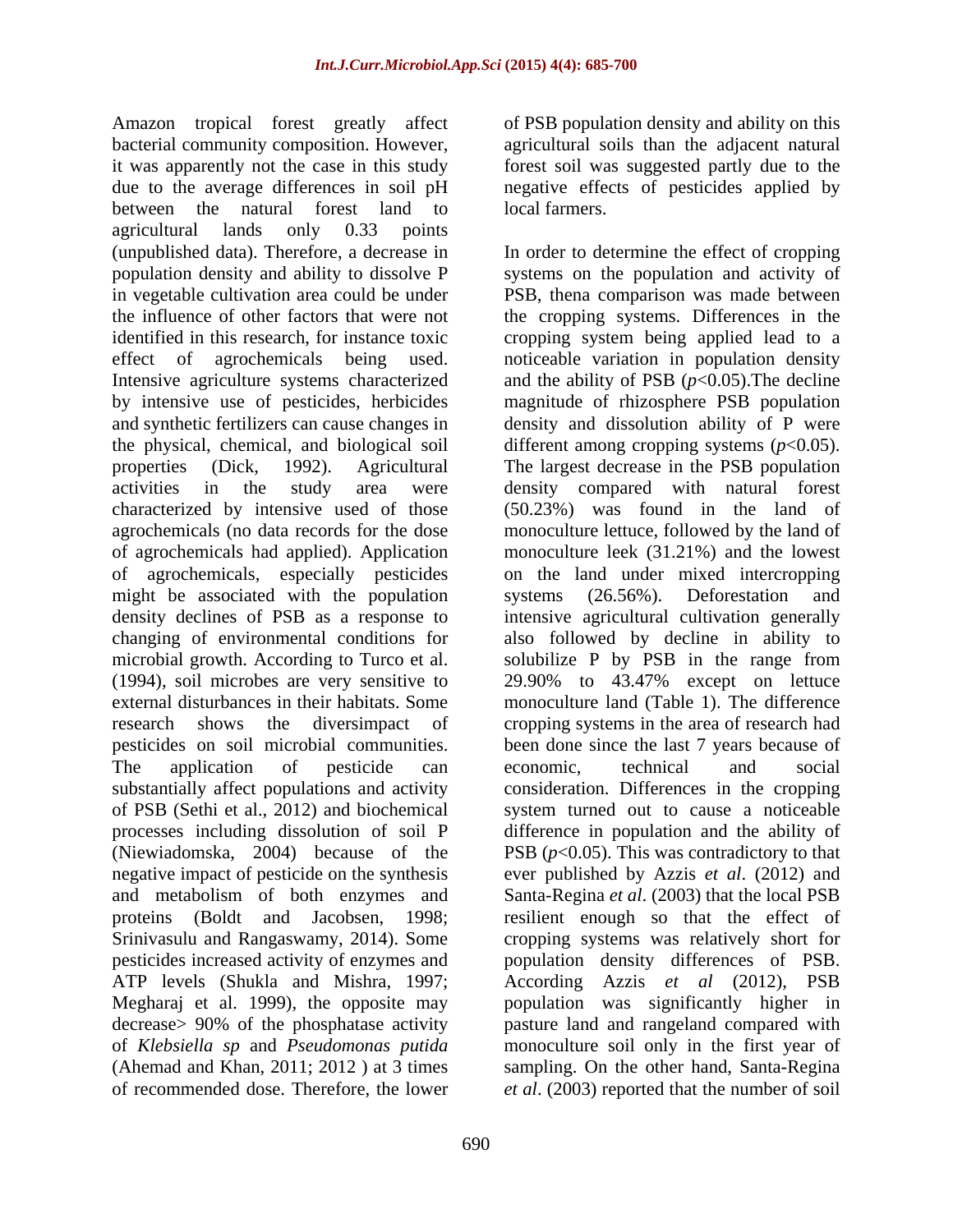with the opinions of Fierer and Jackson (2006). However, the distribution of the

in the ability of rhizosphere PSB origin of order to maintain the native PSB different cropping systems (*p*<0.05). PSB 79.67% and 29.88% (*p*<0.05), respectively potentially influence microbial population and ability (Niewiadomska, 2004; Sethi et al., 2012), it seemly not the main cause of cultivated vegetable crops over PSB variability in P solubilizing activity by PSB by population and ability then mainly among cropping systems because all agricultural fields on this study had been<br>treated with those chemicals. Thus, the treated with those chemicals. Thus, the **The difference of Population Density and** main factors affecting the difference ability of PSB among cropping systems in this among Selected Plant Types study was remained unknown and needs to

PSB population was significantly different necessary possibilities left to be addressed in on several compositions of cover crops for 3 continuing the present study, namely : (1) seasons except in the fall. It was different PSB with higher P dissolving capability from the local PSB in Bedugul agricultural possibly eliminated from leek monoculture land which were likely to be sensitive to system and mixed strip intercropping, (2) changes in the environment, especially the The present PSB in the two cropping chemical properties of different soil between systems had lost some ability of P cropping systems (unpublished data) The solubilization due to changes in land use difference between the population and the types, and (3) There was any exogenous ability of PSB in Bedugul seemed to be PSB with much higher cap abilityto dissolve controlled by soil properties in accordance P successfully struggle in monoculture fields of lettuce.

bacterial communities was potentially very Results of our study showed different site-specific and varied as stated by Alele *et*  pattern of PSB response over different land *al*. (2014) so that observation was further use types based on the selected variables had carried out at the level of plant types. been observed. Generalization of variables There were substantial differences observed determining the proper land use systems in inhabiting rhizosphere of continuous leek clustering using hierarchical analysis had and strip intercropping systems showed elucidated three ecological groups arising ability to dissolve P successively lower by from the study area. Land of leek compared with PSB isolated from natural systems were considered to constitute one forest. Interestingly, the dissolution of P by ecologicalgroup (group 1), while the lettuce PSB which was isolated from the monoculture land and natural forest was rhizosphere soil of lettuce monoculture was divided to group 2 and group 3, respectively. 75.93% higher than the PSB isolated from This finding means that soil monoculture natural forest. Dissolution of P by PSB was cultivation system of lettuce had the relative highly depend on the activity of phosphatase nearest population density and PSB ability enzymes and excretion of extracellular with natural forest so that the planting organic acids produced by the PSB. system can be applied to maintain the local Although toxic effect of pesticides community of PSB. In an effort of respond then further apparently important in order to maintain the native PSB communities in the soils. Land use monoculture and mixed strip intercropping improving the population density indigenous PSB, then the effect of different cultivated vegetable crops over PSB population and ability then mainly examined.

> **in vitro Ability of Rhizosphere PSB among Selected Plant Types**

be further investigated. There were three Soil microbial communities are closely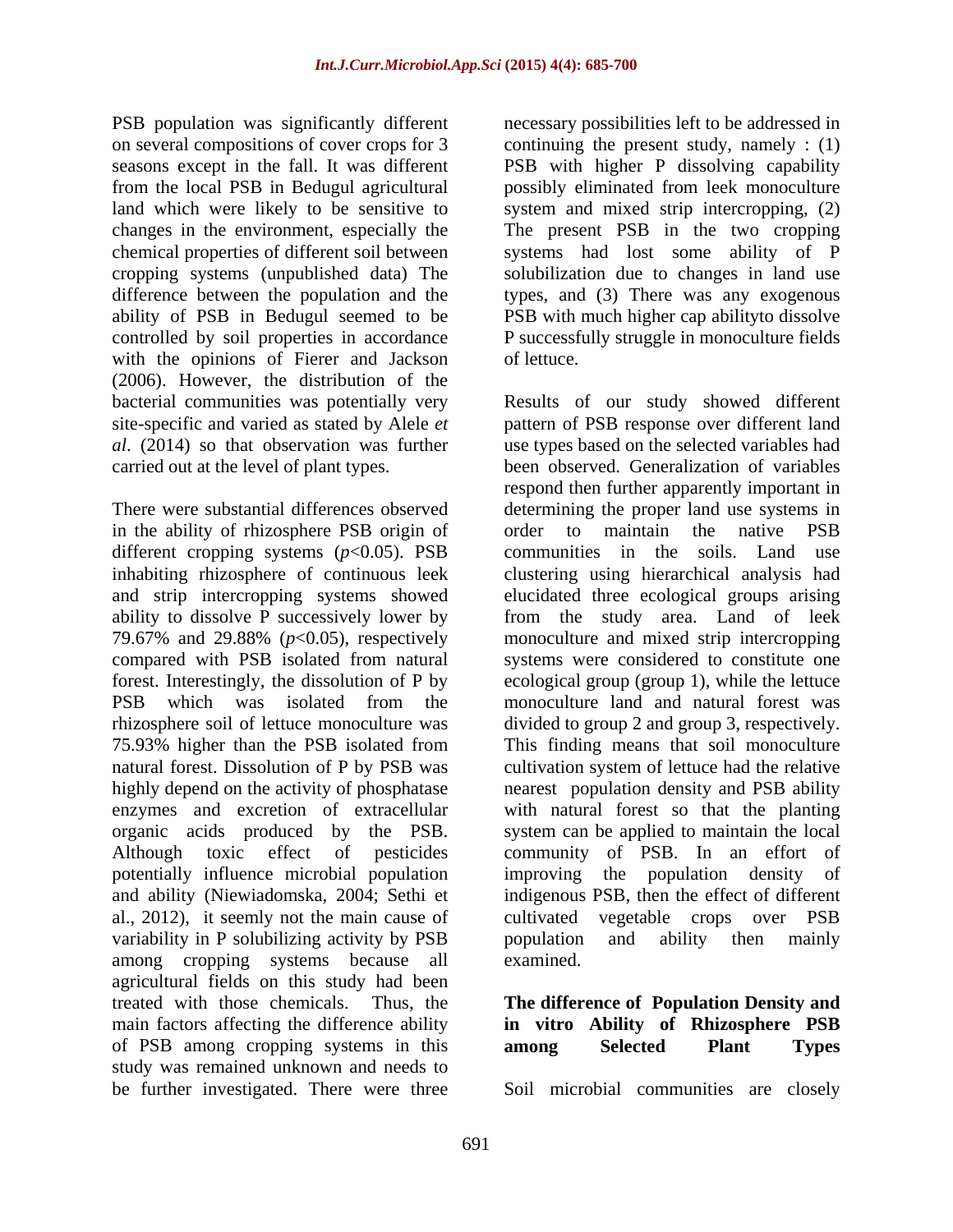related to plants (Duineveld et al., 2001; microbial communities. Justin et al. (2012) Smala et al., 2001) because variations in indicated by the high variation of PSB systems (Table 2). All the vegetable plants of the population density of PSB was<br>between 4.83 and  $36.74 \times 10^6$  CFU.g<sup>-1</sup>. The population of PSB density must be required PSB. For examples by introducing PSB into intercropping system, the highest the soil or rotating crops more suitably for novel PSB to be applied, rotation of the population density in this cropping system PSB could be preliminary studied. (Table 2).

Changes in PSB population density in the The highest PSB population density was selected cropping systems potentially found in the rhizosphere of carrot plants as a induced by short rotation of suitable short rotation plants on the entire cropping vegetable types other than the main crop. systems, whereas the lowest was on a short According to some reports (reviewed by rotation crop of potatoes in the monoculture Nannipieri et al., 2007), plant types would

root exudates produced by different plant affecting the composition and relative species (Mittal and Johri, 2007) selectively populations of bacteria and fungi. Alia et al. facilitate the composition of microbial (2013) reported the considerable difference communities in the rhizosphere (Jha et al., of crop types with the highest population 2014). The plant selectivity to PSB density of phosphobacteria among vegetable colonization was proven in this study as fields in Pakistan, although those crops were population density and ability among specified variation of PSB among vegetables vegetables crops cultivated in each cropping crops in three different places (Mansehra observed were colonized by PSB. The range indicating the actual cropping systems. This between 4.83 and 36.74 $x10^6$  CFU.g<sup>-1</sup>. The type's rotation in each cropping systems to density of PSB population was lower than PSB population and ability. The results of mostly reported for vegetable crops by Alia this study showed a greater influence of crop et al. (2013) that ranged between  $8x10^5$  and types over cropping system on PSB  $1.3x10<sup>9</sup>CFU.g<sup>-1</sup>$  dry soils. Although all of population size developed in the the vegetable crops harboring  $PSB$  rhizospheres  $(p<0.05)$ . In the monoculture of population in different density, their number lettuce, short rotation with carrots and were possibly not high enough to support potatoes did not significantly change the their function in improving soil P total number of PSB population (*p*>0.05) but availability and plant growth. An optimum the highest ability of rhizosphere PSB to for agronomic purposes. Sabaruddin et al. 2). In contrast, short rotation crops changed (2010) through laboratory-scale study found the population density of rhizosphere PSB in that the optimum population number for monoculture of leeks and mixed strip enhancing the availability of P in Ultisolin intercropping systems. PSB population Sumatra was  $1x10^9$ CFU.g<sup>-1</sup> dry soil. An density was found significantly higher on adequate soil management system might be carrots rhizosphere (*p*<0.05) in both useful to increase the population of the soil cropping systems. In the mixed strip habitat of PSB. In a limited availability of rhizosphere of carrot plants while PSB more suitable crops as habitat for the native was significantly different among croptypes published that the cropping pattern was cultivated in all studied fields. They district, Taxila area and Islamabad) without study further addressed the effect of crop population size developed in the solubilized P found in carrot plants (Table intercropping system, the highest colonization of PSB also found in the population density in this cropping system (Table 2).

cause different effects on rhizosphere list from the highest level to the lowerland of lettuce and onion welch. The crops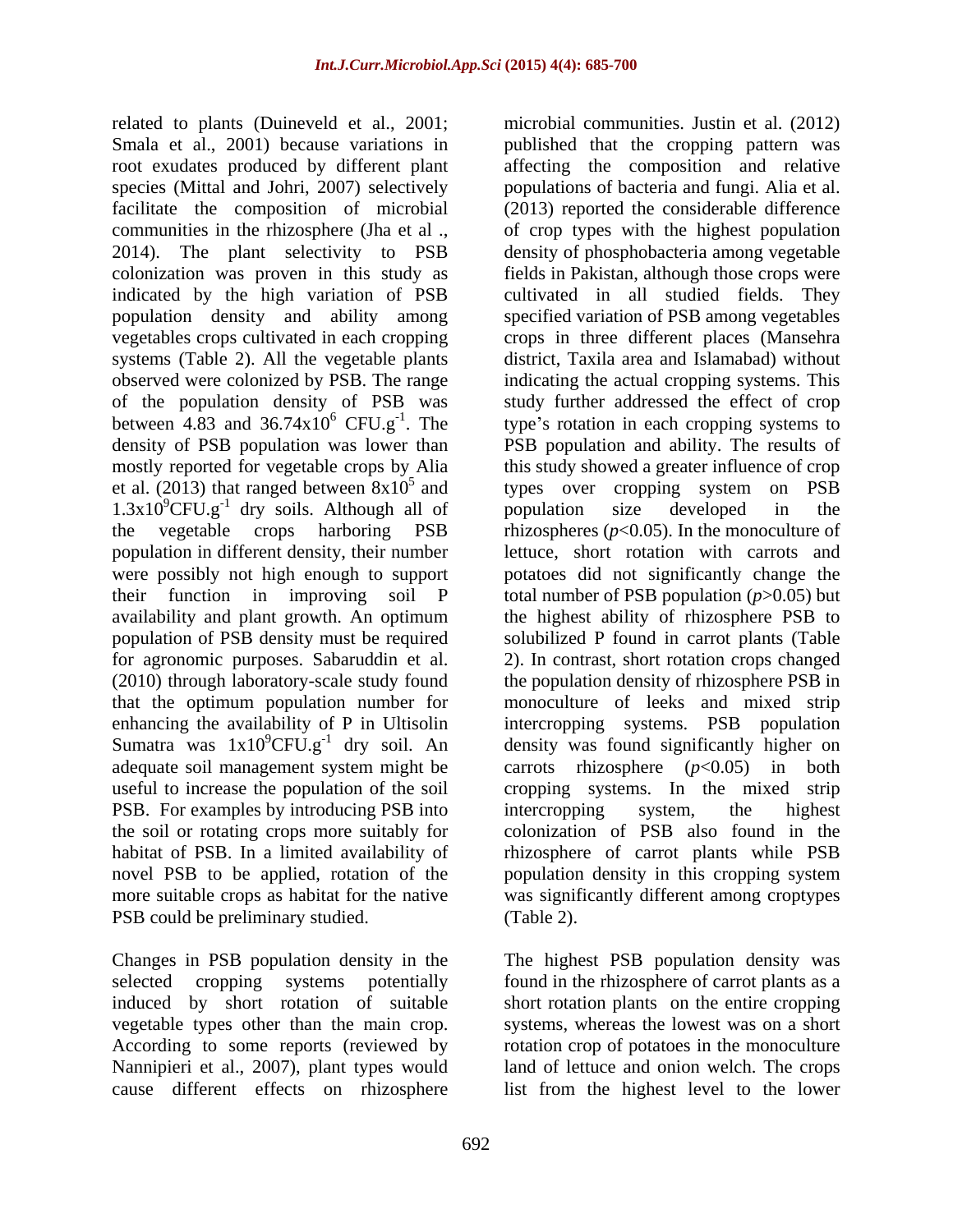population density of PSB on vegetable crops arising from this study was as follows: except for carrots, forest plants, leek and carrots (rotation in monoculture of lettuce potatoes (Table 2). Unexpectedly, forest and onion welch) >leek (rotation in mixed land which had high quantities of strip intercropping) > lettuce in monoculture  $>$ leek in monoculture  $>$  chili in the mixed strip intercropping  $>$  celery the mixed strip plant types, the phenomenon was different increased in plots treated with P fertilizer PSB population number was higher in rice and improving the indigenous PSB plants that received a complete fertilizer treatment. The inconsistency was likely related to different soil fertility status. In the other hand, the in vitro ability of PSB to

dissolve P did not differed among crop types land which had high quantities rhizosphere PSB population did not have the highest potential to dissolve soil P.

intercropping > potato rotation in Based on the potential number of PSB monoculture of lettuce > rotation potato in population and its ability to dissolve P, the monoculture of onion welch. Our results suitable host plants for maintaining native verified that PSB population density was PSB community can be ranked into 5 higher in the rhizosphere of crops that groups. The first group with the highest PSB receive lower amounts of fertilizer, e.g. potential was carrot plants grown as a crop carrot, onion and lettuce. In the level of the rotation in monoculture of lettuce, the from that reported by Hu et al. (2009) and welch, group 3 was a mixture of forest Naher et al. (2013). Hu et al. (2009) plants, group 4 was a type of vegetable revealed that the PSB population density crops with low fertilizer inputs, and group 5 wich was mainly in the form of organic mosthigh fertilizer inputs. Thus, carrot fertilizers. Naher et al (2013) stated that the crops were potential for use in maintaining second group was monoculture of onion is the type of vegetable crops that require the and improving the indigenous PSB populations in the soil and at the same time keeping the PSB potential in dissolving P.

| Land uses             | PSB Population Colony      |                   | Halo Zone                       | Solubilisation Dissolution |                    |
|-----------------------|----------------------------|-------------------|---------------------------------|----------------------------|--------------------|
|                       | Density (x $10^6$ Diameter |                   | Diameter (cm)                   | Index                      | $P_2O_5$<br>of     |
|                       | CFU.g <sup>-</sup>         | dry (cm)          |                                 |                            | (ppm)              |
|                       | soils)                     |                   |                                 |                            |                    |
|                       | $26,02 \pm 5,26$ a         | $0.77 \pm 0.32$   | $1.57 \pm 0.84$ a               | $1.94 \pm 0.42$ a          | $9.64 \pm 0.17$ b  |
| <b>Natural Forest</b> |                            | ab                |                                 |                            |                    |
| Lettuces in           | $12,95 \pm 1,43$ c         | $0.60 \pm 0.03$   | $1.10 \pm 0.04$ a               | $1.87 \pm 0.02$ a          | $16.96 \pm 0.66$ a |
| monoculture           |                            | ab                |                                 |                            |                    |
|                       |                            |                   |                                 |                            |                    |
| Leeks in              | $17,90 \pm 1,72$ bc        |                   | $0.87\pm0.00$ a $0.87\pm0.04$ a | $1.06 \pm 0.03$ b          | $5.45 \pm 0.13$ d  |
| monoculture           |                            |                   |                                 |                            |                    |
|                       |                            |                   |                                 |                            |                    |
| Mixed strip           | $19,11 \pm 1,03$ b         | $0.50 \pm 0.01$ b | $0.72 \pm 0.03$ a               | $1.46 \pm 0.03$ b          | $6.76 \pm 0.17$ c  |
| intercropping         |                            |                   |                                 |                            |                    |
|                       |                            |                   |                                 |                            |                    |

**Table.1** Population Density, Colony Diameter, Halo Zone Diameter and in vitro Ability to Solubilize P of Rhizosphere PSB Origin of Natural Forest and Vegetables Production Lands

Description : Mean values followed by different letters on the same colomn indicated significant differences of the respective mean values according to Least Significant Differences Test (p<0.05). Values are given as means  $\pm$  SD for triplicate samples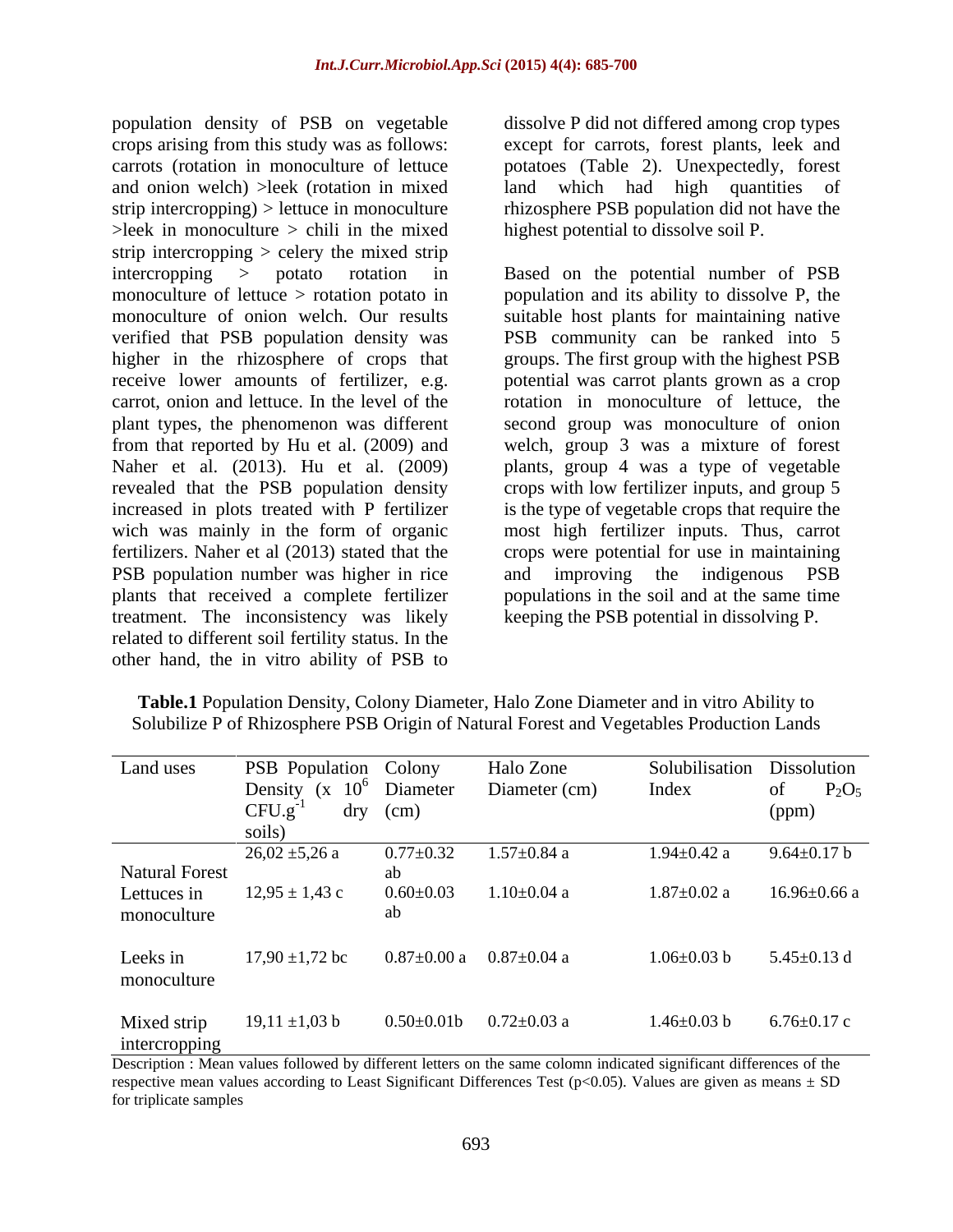| Cropping         | Plant Types          | PSB Population Colony          |                    | Halo               | Solubilisation     | Disolution of                     |
|------------------|----------------------|--------------------------------|--------------------|--------------------|--------------------|-----------------------------------|
| Systems          |                      | Density                        | (x Diameter (cm)   | ZoneDiameter Index |                    | $P_2O_5$ (ppm)                    |
|                  |                      | $10^6$ CFU.g <sup>-1</sup> dry |                    | (cm)               |                    |                                   |
|                  |                      | soils)                         |                    |                    |                    |                                   |
| Natural          | <b>Forest Plants</b> | $26,02\pm2,00$ b               | $0,77\pm0,32$ b    | $1,57 \pm 0.84$ a  | $1.94 \pm 0.42$ ab | $9.64 \pm 0.17$ b                 |
| Forest           |                      |                                |                    |                    |                    |                                   |
| Monoculture      | Lettuces             | $14,31\pm1,59$ c               | $0.60 \pm 0.05$ bc | $1.10\pm0.05$ ab   | $1.83 \pm 0.07$ bc | $8.94 \pm 0.14$ bc                |
| of Lettuces      | Potatoe              | $10,32\pm1,61$ c               | $0.70 \pm 0.05$ bc | $1.10\pm0.05$ ab   | 1.59±0.09 cd       | $7.17 \pm 0.25$ d                 |
|                  | Carrot               | $15,26\pm1,27$ c               | $0.50 \pm 0.00$ c  | $1.10\pm0.05$ ab   |                    | $2.20\pm0.10$ a 34.76 $\pm1.95$ a |
| Monoculture Leek |                      | $13,88\pm2,22$ c               | $1.20 \pm 0.05$ a  | $0.90 \pm 0.05$ b  | $0.75{\pm}0.07$ f  | $4.96 \pm 0.10$ e                 |
| of Leeks         | Potatoe              | $4,83\pm1,07$ d                | $0.70 \pm 0.05$ bc | $0.80 \pm 0.10$ b  | $1.15 \pm 0.12$ e  | $4.59 \pm 0.27$ e                 |
|                  | Carrot               | $36,74\pm5,23$ a               | $0.70 \pm 0.05$ bc | $0.90 \pm 0.05$ b  | .29±0.17 de        | $6.80\pm0.11$ d                   |
| Mixed strip      | Carrot               | $31,76 \pm 5,08$ a             | $0.50 \pm 0.05$ c  | $0.70 \pm 0.05$ b  | $1.40 \pm 0.04$ de | $7.09 \pm 0.23$ d                 |
| intercropping    | Leek                 | $20,99\pm2,24$ b               | $0.50 \pm 0.05$ c  | $0.70 \pm 0.05$ b  | $1.40 \pm 0.04$ de | $7.25 \pm 0.25$ d                 |
|                  | Chili Pepper         | $12,56 \pm 2,00$ c             | $0.50 \pm 0.05$ c  | $0.70 \pm 0.05$ b  | $1.41 \pm 0.22$ de | $4.75 \pm 0.12$ e                 |
|                  | Celery               | $11,13\pm1,71$ d               | $0.50 \pm 0.05$ c  | $0.80 \pm 0.05$ b  | $1.61 \pm 0.06$ cd | 7.96±0.34 cd                      |

**Table.2** Population density, colony diameter, halo zone diameter and in vitro ability to solubilize P of rhizosphere PSB origin of plant types

Description: Cropping system referred to agricultural system only, while natural forest wasreffered as the former land use type

Mean values followed by different letters on the same colomn indicated significant differences of the respective mean values according to Least Significant Differences Test  $(p<0.05)$ . Values are given as means  $\pm$  SD for triplicate samples. The contract of the contract of the contract of the contract of the contract of the contract of the contract of the contract of the contract of the contract of the contract of the contract of the contract of the c

Many researchers have been conducted to examine the population and the ability of dry soils)was present on mixed strip PSB in dissolving soil P. However, little attention was paid to the PSB population and ability in relation to deforestation The ability to dissolve soil-P of PSB also followed by intensive vegetables cultivation generally significantly lower between 29.90 under different cropping system and crop and 43.47% in the intensive agricultural types. Through this research, we provide lands. Among the major vegetables types scientific evident that 7 years of intensive vegetable cropping systems in deforested rhizosphere were inhabited by the highest tropical highlands land could lead to a major population density of PSB  $(31.76-36.74 \times 10^{6}$ changed on population density and in vitro  $CFU.g^{-1}$  dry soils), while the least was

Intensification of agriculture led to a ability to solubilized P shown by noticeable decrease of rhizospheric PSB agricultural land was found in lettuce monoculture system  $(12.95x10^6$  CFU.g<sup>-1</sup> dry  $6$  CFU.g<sup>-1</sup> dry  $-1$  dry dry

soils), while the highest  $(19.11x10^6$  CFU.g<sup>-1</sup>  $^6$  CFU.g<sup>-1</sup> -1 intercropping system.

ability of native PSB. present on rhizosphere of potatoes(4.83 population densityto50.23%, 31.21%, and lettuces land particularly from cultivated 26.56% respectively for monoculture of carrots. Thus, monoculture farming systems lettuce, onion monoculture and mixed strip with lower fertilizer input and mixed strip intercropping systems. The lowest rhizosphere PSB population density of population density and had higher ability to cultivated in the agricultural fields, carrot  $10.32 \times 10^5$  CFU.g<sup>-1</sup> dry soils). The highest ability to solubilized P shown by rhizosphere PSB originate of monoculture of intercropping harboring higher PSB dissolve P.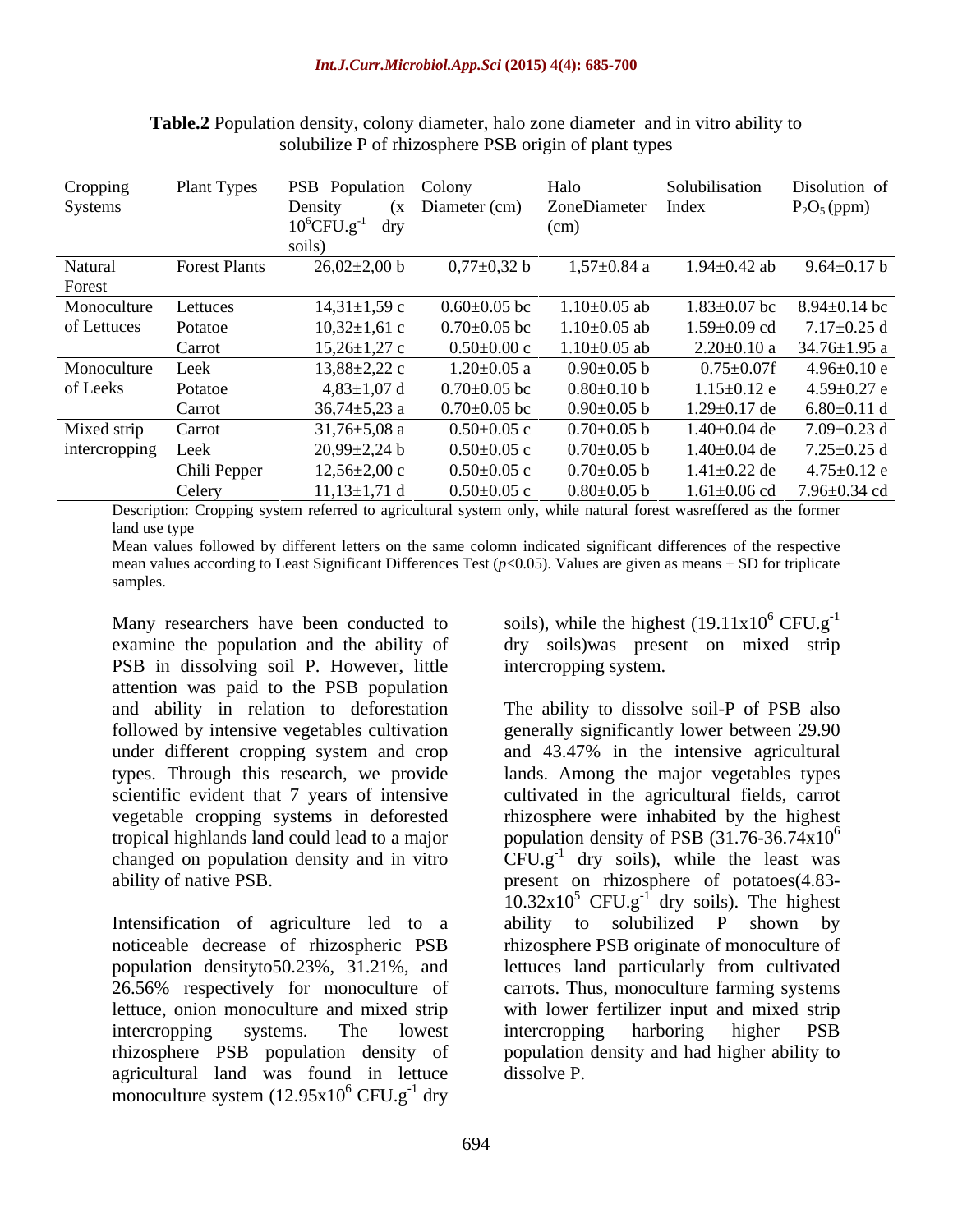Part of this study was conducted at Institute Alia, A. Atzal, Shahida, N. Khokhar, B.<br>
of Microbiology Faculty of Biology of The Jabeen. and S. A. Asad.2013 of Microbiology, Faculty of Biology of The 5 and S A. Asad.2013<br>
University of Innsbruck Austria with Phosphate solubilizing bacteria University of Innsbruck, Austria with financial support by the Government of associated with vegetables roots in Indonesia through sandwich-like program different ecologies Pak. J. Bot. Indonesia through sandwich-like program. different ecolo<br>The work was supervised by Prof. Dr. 45(S1):535-544. The work was supervised by Prof. Dr. Heribert Insam. Soil analysis was facilitated Atlavinyte O. 1965. The effect of erosion on<br>hy Soil Science Laboratory of Hdavana the population of earthworms by Soil Science Laboratory of Udayana University. We thank all colleguewho provide meaningfull contribution during crops. Pedobiologia 5:178–88.<br>
laboratory work and preparation of this Atlavinyte O 1964 Distribution of laboratory work and preparation of this manuscript. earthworms (Lumbricidae) and larval **Now Represents**<br>
Device and Consumption and Consumption in Asia. Applied and Fig. A And Albrid, N. Khochar, B.<br>
activelying the more production in the properties of this consumer of the more production in the more product

- Adnyana, I.W.S. 2006. Study of Monitoring Land Use Changes and Erosion in The University of Udayana.Denpasar, Bali,
- Ahemad M, Khan MS. 2011. Effects of promoting activities of phosphate 320–326 sp. strain PS19. PesticBiochemPhys
- Ahemad M, Khan MS. 2012. Effect of promoting activities of phosphate
- does conversion of natural tropical<br>rainforest ecosystems affect soil Carney, K.M., P.A. Matson, and B.J.M doi:10.1371/journal.pone.0104818
- Ali M. 2000. Dynamics of vegetables in<br>Asia: A synthesis. *In*: Ali M (ed)

**Acknowledgments** Distribution and Consumption in Asia.<br>AVRDC, Shanhua, Taiwan.Pp 1-29.

- Alia, A. Afzal, Shahida, N. Khokhar, B. Jabeen, and S A. Asad.2013 Phosphate solubilizing bacteria associated with vegetables roots in different ecologies Pak. J. Bot.<br>45(S1):535-544.
- Atlavinyte O. 1965. The effect of erosion on the population of earthworms (Lumbricidae) in soils under different crops.Pedobiologia 5:178-88.
- **References** cultivated crops.Pedobiologia 4:245 Atlavinyte O. 1964. Distribution insects in the eroded soil under 50.
	- Highland of Bali.Dissertation.The Abundance, diversity and prospecting Indonesia.Pp. 103. bacteria on soils under crop-pasture insecticides on plant-growth- Uruguay.Applied Soil Ecology 61: Azziz G, Bajsa N, Haghjou T, Taulé C, Valverde A, Igual JM, Arias A. 2012. of culturable phosphate solubilizing rotations in a no-tillage regime in 320 326
	- solubilizing rhizobacterium *Klebsiella* 100:51–56 solubilizing bacteria isolated from fungicides on plant growth effects on robustacoffee seedlings. J. Baon, J.B., Wedhastri, S. and Kurniawan, A. 2012. The ability of phosphate solubilizing bacteria isolated from coffee plant rhizosphere and their Agri. Sci. Tech. 2: 1064-1070.
- solubilizing *Pseudomonas putida* Bold, TS and Jacobsen CS. 1998. Different isolated from mustard (*Brassica compestris*) rhizosphere. Chemosphere **herbicides** metsulfuron methyl<br>R6:945-950 **chlorsulfuron** and thifensulfuron 86:945–950 chlorsulfuron and thitensulfuron Alele PO, Sheil D, Surget-Groba Y, methyl on fluorescent pseudomonads<br>Lingling S, Cannon CH. 2014. How isolated from an agricultural soil. Lingling S, Cannon CH. 2014. How isolated from an agricultural soil. toxic effects of thesulphonylurea herbicides metsulfuron methyl chlorsulfuron and thifensulfuron methyl on fluorescent pseudomonads isolatedfrom an agricultural soil. FEMS Microbiol Lett 161:29-35
	- rainforest ecosystems affect soil Carney, K.M., P.A. Matson, and B.J.M<br>hacterial and fungal communities in Bohannan. 2004. Diversity and bacterial and fungal communities in Bohannan. 2004. Diversity and the Nile River watershed of Hoanda? composition of tropical soil the Nile River watershed of Uganda?<br>
	PL<sub>O</sub>S ONE9(8): e104818 mitrifiers across a plant diversity PLoS ONE9(8): e104818. mitrifiers across a plant diversity Carney, K.M., P.A. Matson, and B.J.M Bohannan. 2004. Diversity and composition of tropical soil nitrifiersacross a plant diversity gradient and among land-use types. Ecol Lett 7:684-694.
	- Asia: A synthesis. *In*: Ali M (ed) CBD (Secretariat of the Convention on Biological Diversity). 2010. Forest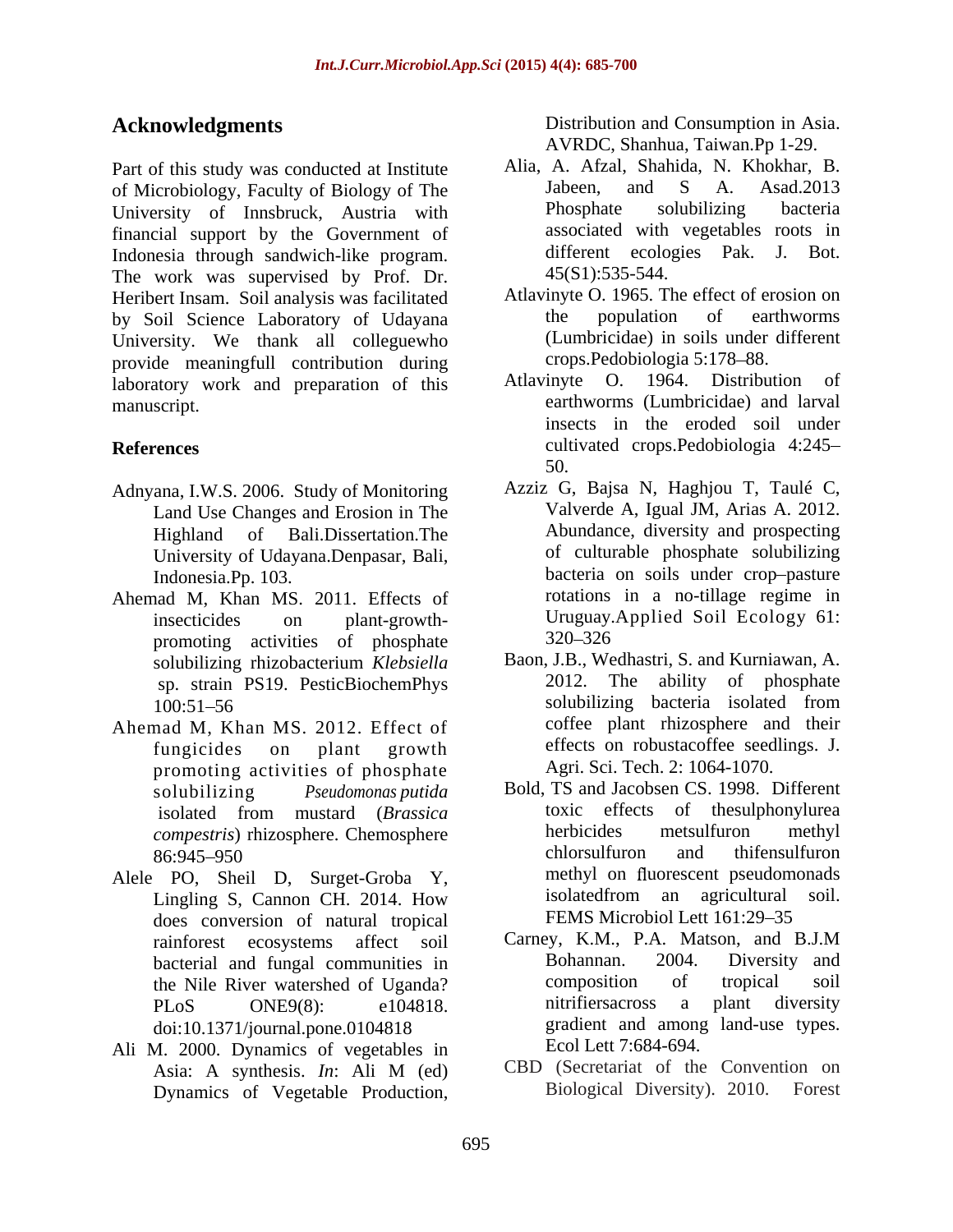- Chitrapriya K., S. Asokan and R. Nagarajan. azotobacter in the vermicompost of CDE, with the support of an *excavates* with various combinations Pp. 115 and Research Publications. 3(10):1-6.
- Dick R.P. 1992. A review: long-term effects environment. 40: 25–36. [www.pnas.org\\_cgi\\_doi\\_10.1073\\_pnas](http://www.pnas.org_cgi_doi_10.1073_pnas).
- Djuansah, M. 1997. The soil of Yoneda, M., J. Sugardjito, and S. National Park. Bogor: LIPI-JICA-
- Donahue, R.L., R.W. Milller and J.C. 2007. Solubilization of tricalcium Growth.Prentice Hall Inc. U.S.A. Pp.
- Elsas JDV, Veen JAV. 2001. Analysis denaturing gradient gel electrophoresis
- Edi Premono M., Moawad A. M., and Vlek P. L. G. 1996.Effect of phosphate solubilizing *Pseudomonas putida*on
- FAO, Mountain Partnership Secretariat, affected by liming. UNCCD, SDC, CDE. 2011. Highlands

Biodiversity—Earth's Living and Drylands – Mountains, a Source of Treasure.Montreal, 48 pages. Resilience in Arid Regions. Published 2013. Estimating the level of Partnership, Swiss Agency phosphate solubilizing bacteria and forDevelopment and Cooperation, and *Eudrilus eugeniae* and *Perionyx* international group of experts. Rome. by FAO, UNCCD, Mountain Partnership, Swiss Agency with the support of Pp. 115

- of cow-dung and saw- FAO. 2012. State of the World's Forests dust.International Journal of Scientific Food and Agriculture Organization of the United Nations Rome. Pp. 47
- of agricultural systems on soil diversity and biogeography of soil biochemical and microbial parameters. bacterial communities. PNAS. 103(6): Agriculture, Ecosystems and 627-631. Fierer, N. and R. B. Jackson. 2006. The 627-631.

0507535103

- GunungHalimun National Park.*In*: Gupta, R.D., K.K.R. Bharadwaj, B.C. Herwin. (Eds.). Research and Occurrence of phosphate dissolving Conservation of Biodiversity in bacteria in some soils of North-West Indonesia Vol.II.The Inventory of Himalayas under varying biosequence Natural Resources in GunungHalimun and climosequence. J. IndSoci Soil Sci. Marwah and B.R. Tripathi. 1986. 34:498-504.
- PHPA. Gupta N., Sabat J., Parida R., Kerkatta D. Shickluna. 1990. Soils: An phosphate and rock phosphate by Introduction to Soils and Plant microbes isolated from chromite, iron 667. 66.197-204 2007.Solubilization of tricalcium microbes isolated from chromite, iron and manganese mines. Acta Bot Croat 66:197 204
- Duineveld BM, Kowalchuk GA, Keijzer A, Gyaneshwar, P., G. N. Kumar, L. J. Parekh of bacteria communities in the microorganisms in improving P rhizosphere of chrysanthemum via and P. S. Poole. 2002. Role of soil nutrition of plants. Plant Soil 245:83- 93.
	- of PCR-amplified 16S rRNA as well as Hameeda B., Harini G., Rupela. O.P., Wani DNA fragments coding for 16S rRNA. S.P., Reddy G. 2008. Growth Appl Environ Microbiol. 67:172–178 **promotion** of maize by phosphate-S.P., Reddy G. 2008. Growth solubilizing bacteria isolated from composts and macrofauna. Microbiol Res 163:234–242.
	- the growth of maize and its survival in Hao, X., C. M. Cho, G. J. Racz and C. the rhizosphere.Indones. J. Crop Sci. Chang. 2002. Chemical retardation of 11, 13D23. phosphate diffusion in an acid soil as affected by liming. Nutr.Cycl.Agroecosys. 64:213-224.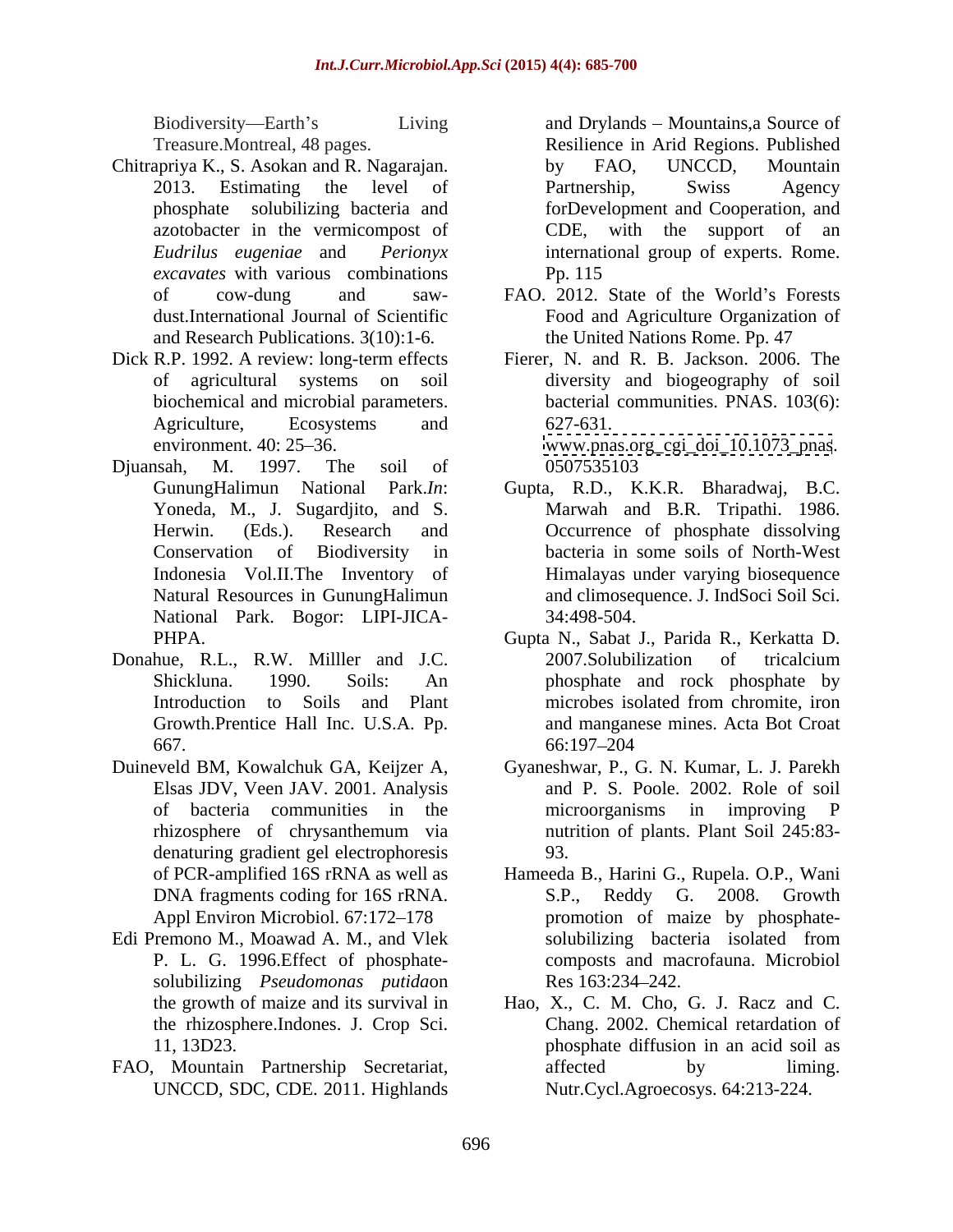- Harrison, M. J., R. E. Pacha, and R. Y. Morita. 1972. Solubilization of The ISME Journal. 3:1004–1011 inorganic phosphates by bacteria Jha, A.,
- 
- Hu, J., Lin, X., Wang, J., Chu, H., Yin, R., sandy loam soil. Pedobiol. 53:49-58. Vietnam,
- Hwangbo H, Park RD, Kim YW, Rim YS, 2003. 2-ketogluconic acid production
- Igual J.M, A.Valverde, E. Cervantes and E.
- Jacoud C, Faure D, Wasoux P, Bally R.
- doi: 10.1111/j.1526-
- Jesus, E. da C, T. L Marsh, J. M Tiedje, and 1997. Rahnellaaqualitis, a bacterim land use alter the structureof bacterial

communities in Western Amazon soils.

- isolated from upper Klamath Lake Ecological diversity, mechanism,and sediment. Limnology and biotechnology of phosphate-Oceanography 17(1):50-57. solubilizingbacteria for enhanced crop Harrison, A.F. 1987. Soil organic production *In* M.S. Khan et al. (eds.), phosphorus: A Review of World Literature. CAB International, Microorganisms.p:57-174. DOI Wallingford, UK. 10.1007/978-3-319-08216-5\_7 S. Jha, and D. Baidya. 2014. biotechnology of phosphate- Phosphate Solubilizing Microorganisms.p:57-174. DOI
	- Zhang, J. 2009.Population size and 2008. The Vegetable Industry in speciffic potential of P-mineralizing Tropical Asia: An overview of and P-solubilizing bacteria under long-production and trade, with a focus on term P defficiency fertilization in a Thailand, Indonesia, the Philippines, Park KH, Kim TH, Suh JS, Kim KY. Johnson, G.I., Weinberger, K., Wu, M.H. Tropical Asia: An overview of and India [CD-ROM]. Shanhua, Taiwan: AVRDC – The World Vegetable Center. 56 pp. (Explorations series; no. 1).
	- and phosphate solubilization by *Enterobacter intermedium*. Explanatory Text to The CurrMicrobiol. 47: 87–92. <br>CurrMicrobiol. 47: 87–92. **Reconnaissance Soil Map of Bali.Soil** Junus Dai and Rosman. 1970. An Explanatory Text to The Reconnaissance Soil Map of Bali.Soil Research Institute Bogor No.9.
	- Velásquez. 2001. Phosphate- Justin P. Ng, Emily B. Hollister, Ma. del solubilizing bacteria as inoculants for Carmen A. González-Chávez, et al., agriculture: use of updated molecular 2012. Impacts of Cropping Systems techniques in their study. and Long-Term Tillage on Soil Agronomie21: 561-568. Microbial Population Levels and 1998. Development of a strain-specific probe to follow inoculated Ecology.Article ID 487370, 11 pages, *Azospirillumlipoferum*CRT1 under 2012. doi:10.5402/2012/487370 Community Composition in Dryland Agricultural Setting," ISRN
	- field conditions and enhancement of Kara, Ö. And I. Bolat. 2008. The effect of maize root development by different land uses on soil microbial inoculation. FEMS biomass carbon and nitrogen in Bartin MicrobiologyEcology27:43-51 Province. Turk J Agric. 32:281-288.
- Jasper, D. A. 2007. Beneficial soil Keneni A., Assefa F., Prabu P.C. 2010. microorganisms of the Jarrah Forest Isolation of phosphate solubilizing and their recovery in bauxite mine bacteria from the rhizosphere of faba restoration in Southwestern Australia. bean of Ethiopia and their abilities on Restoration Ecology. 15:S74 S84. solubilizing insoluble phosphates.J AgrSci Tech12:79-89.
	- 100X.2007.00295.x Kim, K.Y., Jordan, D., Krishnan, H.B., F. M de S Moreira. 2009. Changes in 1997. *Rahnellaaqualitis*, a bacterim isolated from soybean rhizosphere,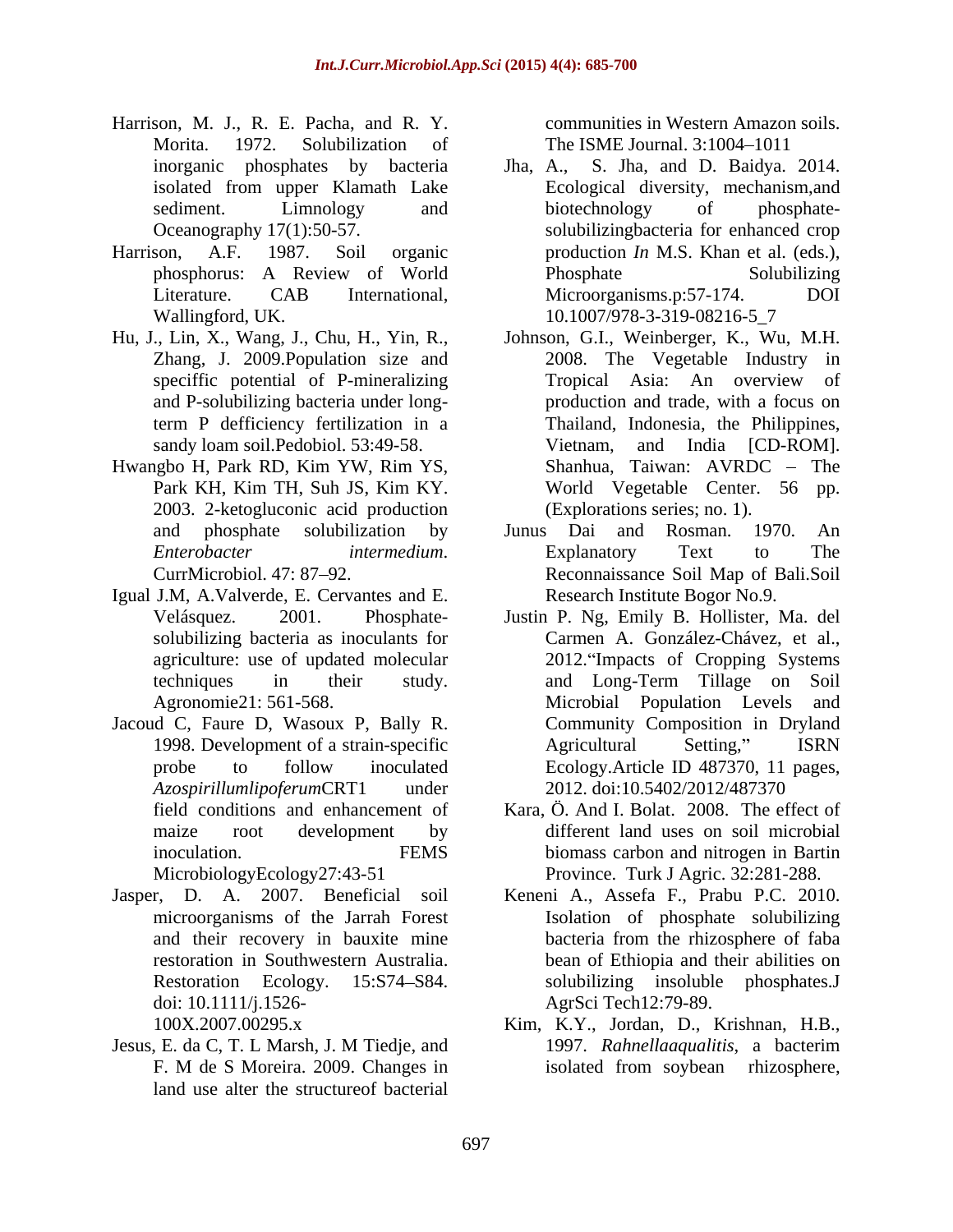- Kim, K. Y., D. Jordan and G. A. McDonald. Triticumaestivum and and
- Lara, C., Sixto C Sanes, Luis E Oviedo plants.BiotecnologíaAplicada. 30:276-
- Lauber C. L., M. S. Strickland, M. A. Granhall. 2013. Phosphatestructure of bacterial and fungal Biology & Biochemistry. 40:2407
- Maheswar N.U., Sathiyavani G. 2012.
- Marra, L. M., Oliviera, S. M., Soares, C. R.
- Megharaj M, Singleton I, Kookana R, Naidu fenamiphos on native algal populations
- Menaka, V. and R. Alagawadi. 2007. Impact
- can solubilize hydroxyapatite. FEMS Mittal S, Johri BN. 2007.Assessment of Microbiol Lett. 153:273–277. Thizobacterial diversity of 1998. Effect of phosphate-solubilizing *Eleusinecoracana* from Northern bacteria and vesicular-arbuscular region of India.CurrSci 93:1530–1537 rhizobacterial diversity of *Triticumaestivum* and *Eleusinecoracana* from Northern
- mycorrhizae on tomato growth and soil V. Mohan and AyswaryaRadhakrishnan, microbial activity. BiolFert Soils. 2012. Screening of phosphate 26:79-87 solubilizing bacterial isolates for the 2013.Impact of native phosphate *Tectonagrandis* Linn.Research Journal solubilizing bacteria on the growth and  $\qquad \qquad$  of Microbiology. 7:101-113. development of radish DOI:10.3923/jm.2012.101.113URL:htt (*Raphanussativus*L.) p://scialert.net/abstract/?doi=jm.2012.1 2012. Screening of phosphate growth improvement of of Microbiology. 7:101-113. 01.113
- 279 Muleta, D., F. Assefa, E. Börjesson., U. Bradford, N. Fierer. 2008. The influence of soil properties on the with *Coffeaarabica* L. in natural coffee communities across land-use types Soil Journal of the Saudi Society of Granhall. 2013. Phosphate solubilisingrhizobacteria associated forests of southwestern Ethiopia. Agricultural Sciences. 12:73-84
- 2415 Murphy, J.P. Riley. 1962. A modified single Solubilization of phosphate by *Bacillus*  of phosphate in natural waters. *sp*., from groundnut rhizosphere solution method for the determination AnalyticaChimiaActa.27:31-36.
- (*Arachishypogaea L*.).Journal of Nahas, E., 1996. Factors determining rock Chemical and Pharmaceutical Research. 4:4007-4011. The microorganisms isolated from soil. F. S.; Moreira, F. M. S. phosphate solubilization by microorganisms isolated from soil. World J Microbiol Biotech. 12:567 72.
- 2011.Solubilization of inorganic Naher UA, Radziah O, Halimi MS, phosphates by inoculant strains from Shamsuddin ZH, MohdRazi I. 2009. tropical legumes. Scientia Agricola, Piracicaba. 68: 603-609. R. 1999. Persistence and effects of endophyticDiazotrophs. J Tropical Shamsuddin ZH, MohdRazi I. 2009. Influence of root exudate carbon compounds of three rice genotypes on rhizosphere and and endophyticDiazotrophs. Agri 32: 209-223.
- and enzymatic activities in soil. Soil Naher, U.A. R. Othman, and O. A. BiolBiochem. 31:1549-1553. Panhwar. 2013. Culturable total and of inoculum levels on survival of long-term nutrient deficit wetland rice phosphate solubilizing bacterium on soil. AJCS. 7(12):1848-1853 Naher, U.A. R. Othman, and Q. A. beneficial microbial occurrences in soil. AJCS. 7(12):1848-1853
- seeds and itsperformance in Nannipieri, P., Ascher, J., Ceccherini, M. T., groundnutkarnataka JAgric Landi, L., Pietramellara, G. and Sci.20(1):65-68 Renella, G. 2003. Microbial diversity and soil functions.European Journal of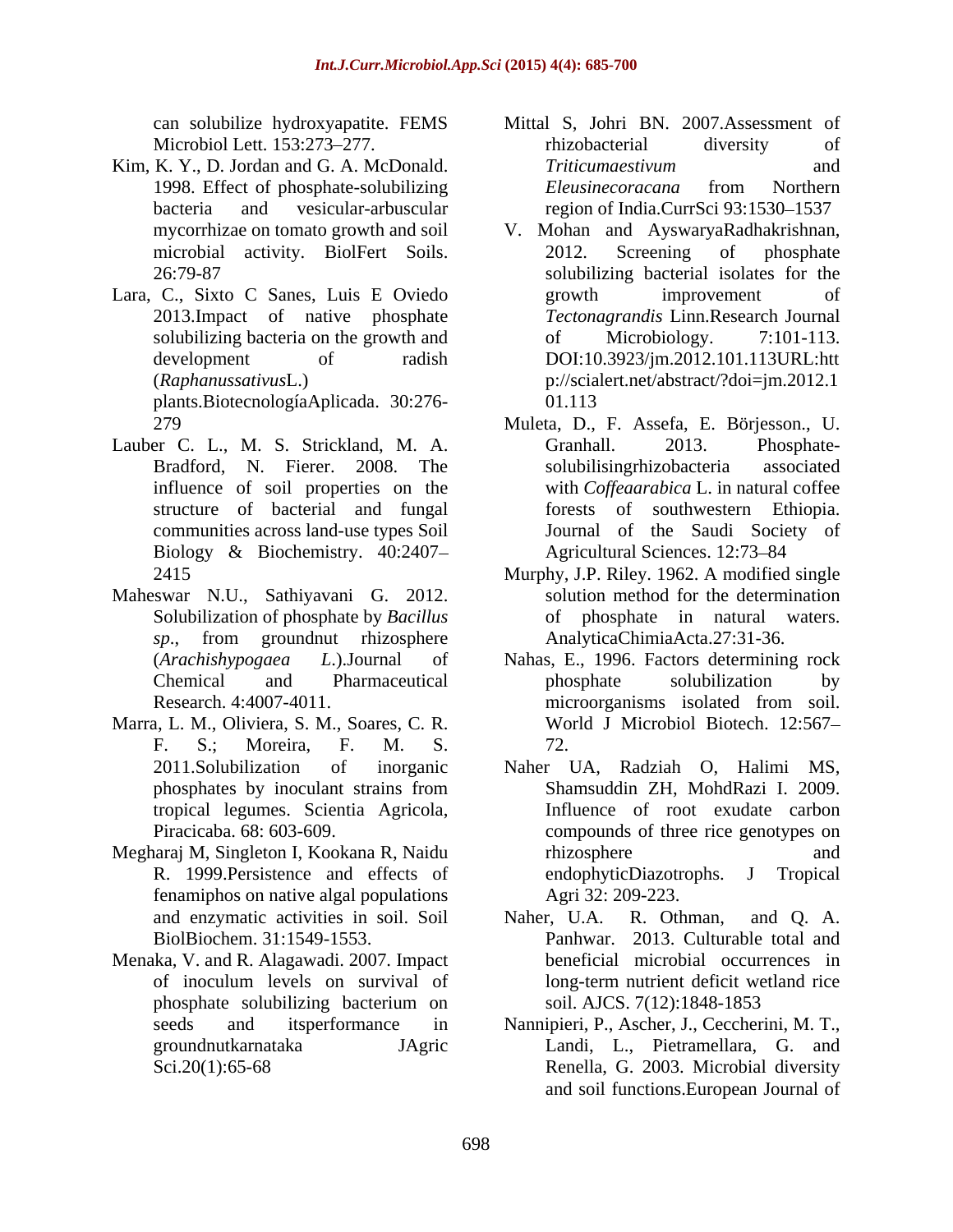doi: 10.1046/j.1351-0754.2003.0556.x

- Nannipieri, P., Ascher, J., Ceccherini, M. T., Renella, G and L. Landi. 2007. Review change: : Microbial diversity and microbial
- Niewiadomska A. 2004. Effect of andthiram on nitrogenase activity, the
- Narsian, V. T., and H. H. Patel. 2009. hizobacteria (PGPR) from pristine native population of mineral phosphate
- Neill, C., Piccolo, M.P., Cerri, C.C., 1997. Net nitrogen mineralization and Science.60:124–143.
- 
- Paul D. and Sinha S.N. 2013.Isolation of bacteria.Advances in Applied Science Research.4(4): 409-412.
- Pikovskaya R.I. 1948. Mobilization of phosphorus in soil connection with the

Soil Science. 54:655–670. vital activity of some microbial species.Microbiologiya. 17:362–370.

- Landi, L., Pietramellara, G. and carbon sequestration and land-use Post, W.M. and K.C. Kwon. 2000. Soil processes and potential. Global Change Biol. 6:317-328.
- activity in the rhizosphere. CI. Suelo D. P. Raj RS and N. Cherian. 2013. (Argentina) 25(1): 89-97 carbendazim, Imazetapir *vitro* study on crop growth Isolation and characterization of rhizobacteria from forest soils for*in vitro* study on crop growth enhancement. Int J Curr Sci. 9:E19-23
- number of microorganisms insoil and D. P. Raj RS, Linda R. and R. S. Babyson. yield of red clover 2014. Molecular characterization of (*Trifoliumpretense* L). Pol J phosphate solubilizing bacteria (PSB) EnvironStud. 13:403–410 **and** plant growth promoting Relationship of physicochemical soils. International Journal of properties of rhizosphere soils with Innovative Science, Engineering & and plant growth promoting rhizobacteria (PGPR) from pristine soils. International Journal of Innovative Science, Engineering & Technology. 1 (7): 317-324
- solubilizing fungi. Indian Journal of Richardson, A.E., Hocking, P.J., Simpson, Microbiology.49:60 67. R.J. & George, T.S. 2009.Plant Steudler, P.A., Melillo, J.M., Brito, M. bhosphorus.Crop & Pasture mechanisms to optimise access to soil phosphorus.Crop & Pasture Science.60:124–143.
- net nitrification rates in soils following Sabaruddin, Marsi, and Desti. 2010. deforestation for pasture across the Coptimum population size of southwestern Brazilian Amazon Basin indigenous P-solubilizing bacteria landscape.Oecologia. 110:243–252. tocorrect P availability in acid soils. Nugroho, T.W. 1994. <http://journal.unila.ac.id/index.php/trop> KlasifikasidanPemetaan Semi Detail Tanah Berkembangdari Abu Sabaruddin, Marsi, and Desti. Optimum population size of indigenous P-solubilizing bacteria icalsoilpp :55-62. DOI: 10.5400/jts.2011.16.1.55
	- VolkanikberdasarkanSistemTaksonomi Santa-Regina, I., Peix, A., Díaz, T., Tanah di DesaCandikuning, Baturiti, Rodríguez-Barrueco, C., Velázquez, Tabanan. Skripsi.Jurusan Tanah, E., 2003.Effects of plant community FakultasPertanianUniversitasUdayana. composition on total soil microbiota Pp. 75 and on phosphate solubilizing bacteria phosphate solubilizing bacteria and Meeting on Microbial Phosphate total heterotrophic bacteria from river of ex-arable lands.In First International Solubilization.Springer pp. 277-280.
	- water and study of phosphatase Sethi, S., N. Mathur and P. Bhatnagar. 2013. activity of phosphate solubilizing Effects of synthetic pyrethroids on phosphate solubilizing activity of microorganisms. IntJCurrMicrobiolAppSci. 2(12):240- 246